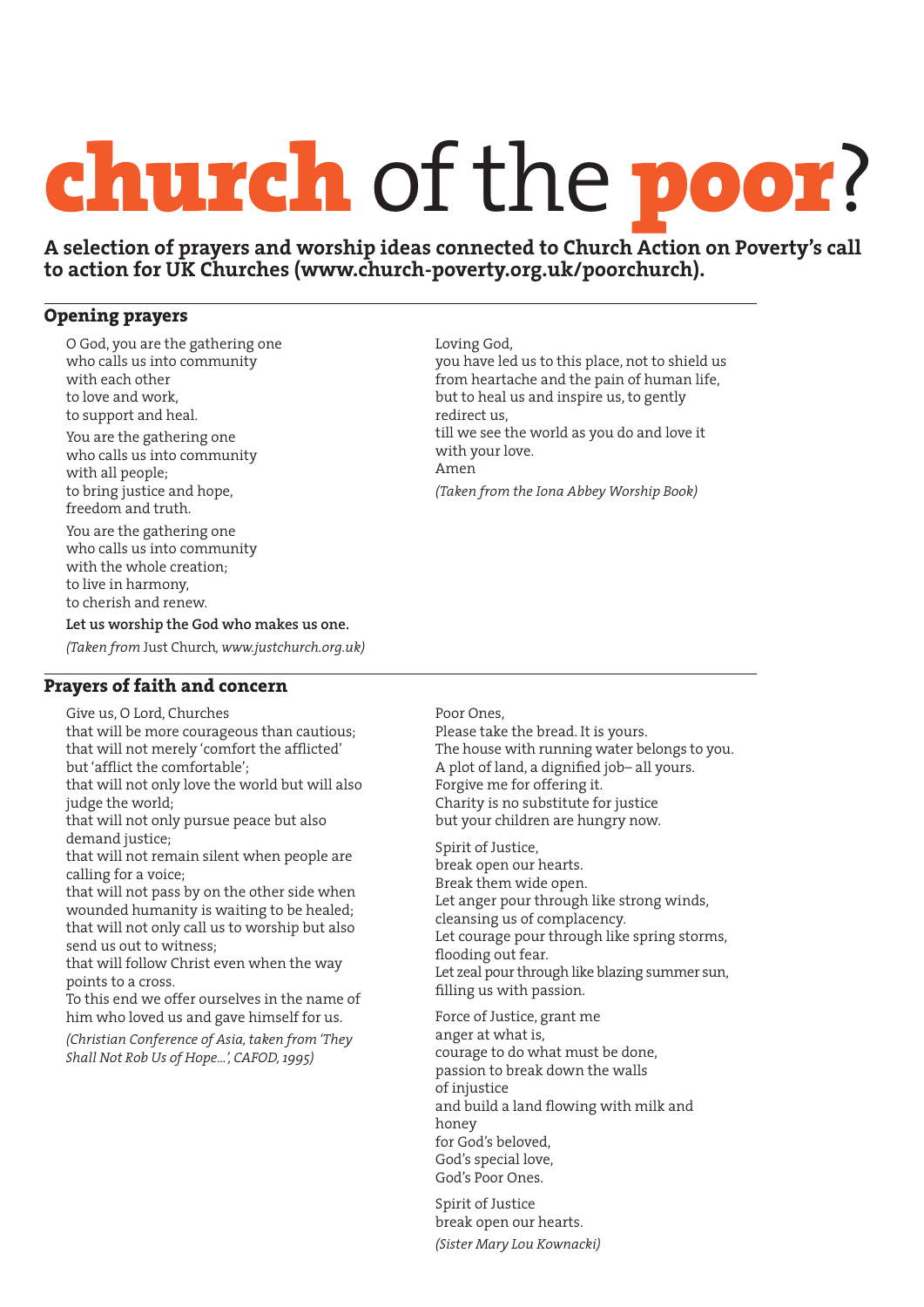# **Prayers of the people**

**He has brought down the powerful from their thrones, and lifted up the lowly; he has filled the hungry with good things, and sent the rich away empty.** 

#### *(Luke 1:52–53)*

Lord, in a world where the rich are getting richer, and the poor are getting poorer, we know that your kingdom is not being fulfilled. Renew us, inspire us, teach us how to live out our calling. We will seek out those laid low by greed and capitalism, and we will lift them before you. We will fill the hungry with good things and help those with money and resources to use them for the good of all.

#### **Whoever has two coats must share with anyone who has none; and whoever has food must do likewise.** *(Luke 3:11)*

Lord, in a world where tax havens are seen as legitimate and where millions go hungry and have restricted healthcare and education, we long to build communities where resources are shared. Help us make sure that food banks and clothes banks, that credit unions and local exchange and change projects, are places that empower and build up resistance to oppression. Help those with money and gifts to share, use them wisely and generously.

**The Spirit of the Lord is upon me, because he has anointed me to bring good news to the poor. He has sent me to proclaim release to the captives and recovery of sight to the blind, to let the oppressed go free,to proclaim the year of the Lord's favour.**  *(Luke 4.18-19)*

Lord – if our church services and our prayers are not about bringing good news to the poor, then let us repent and start over. Jesus begins his ministry with the call to be a people of faith who bring joy and freedom to those who need it most. Let our faith and our churches be led by that same spirit.

#### **"Blessed are you who are poor, for yours is the kingdom of God. Blessed are you who are hungry now, for you will be filled."**  *(Luke 6:20–21)*

Lord, those who have gone without know what the kingdom of God should be like. Let those who have suffered guide our worship and our discipleship. Let the destitute refugee teach us about welcome, let the homeless single parent teach us about generosity, let the children teach us about hope and joy. Let the disabled teach us about the use of gifts. Let those who have been imprisoned teach us about being free. Let us turn this world's expectations upside down.

#### **Do not judge, and you will not be judged; do not condemn, and you will not be condemned. Forgive, and you will be forgiven.** *(Luke 6:37)*

Lord, let us learn not to judge others, but to love them as they are. Let us learn not to condemn others but to embrace them. Let us learn to forgive, and forgive again, so we may be free from the wounds of vengeance and anger.

#### **But when you give a banquet, invite the poor, the crippled, the lame, and the blind.**  *(Luke 14:13)*

Lord teach us to open our homes and our churches to the most vulnerable. It may feel like a huge cost to us, but we will discover that we are welcoming Christ back into our lives

#### **So therefore, none of you can become my disciple if you do not give up all your possessions.**  *(Luke 14:33)*

Lord – let all that we have, our homes, our cars, our most beloved possessions – let us offer them to you in service. And if we cannot do this, let us learn to let them go. You are all that we need.

**Then he took a loaf of bread, and when he had given thanks, he broke it and gave it to them, saying, "This is my body, which is given for you. Do this in remembrance of me."And he did the same with the cup after supper, saying, "This cup that is poured out for you is the new covenant in my blood."**  *(Luke 22:19–20)*

Lord, as we gather to worship you, when we share the bread and wine as a community, let us remember you and your teachings. You teach us to share, to love, to reach out to those in need and to be alongside the vulnerable. You teach us to be sacrificial, believing that even if the journey is hard and brings death to old customs – there will always be new life in you.

### Amen

*(Chris Howson, Chaplain to Sunderland University)*